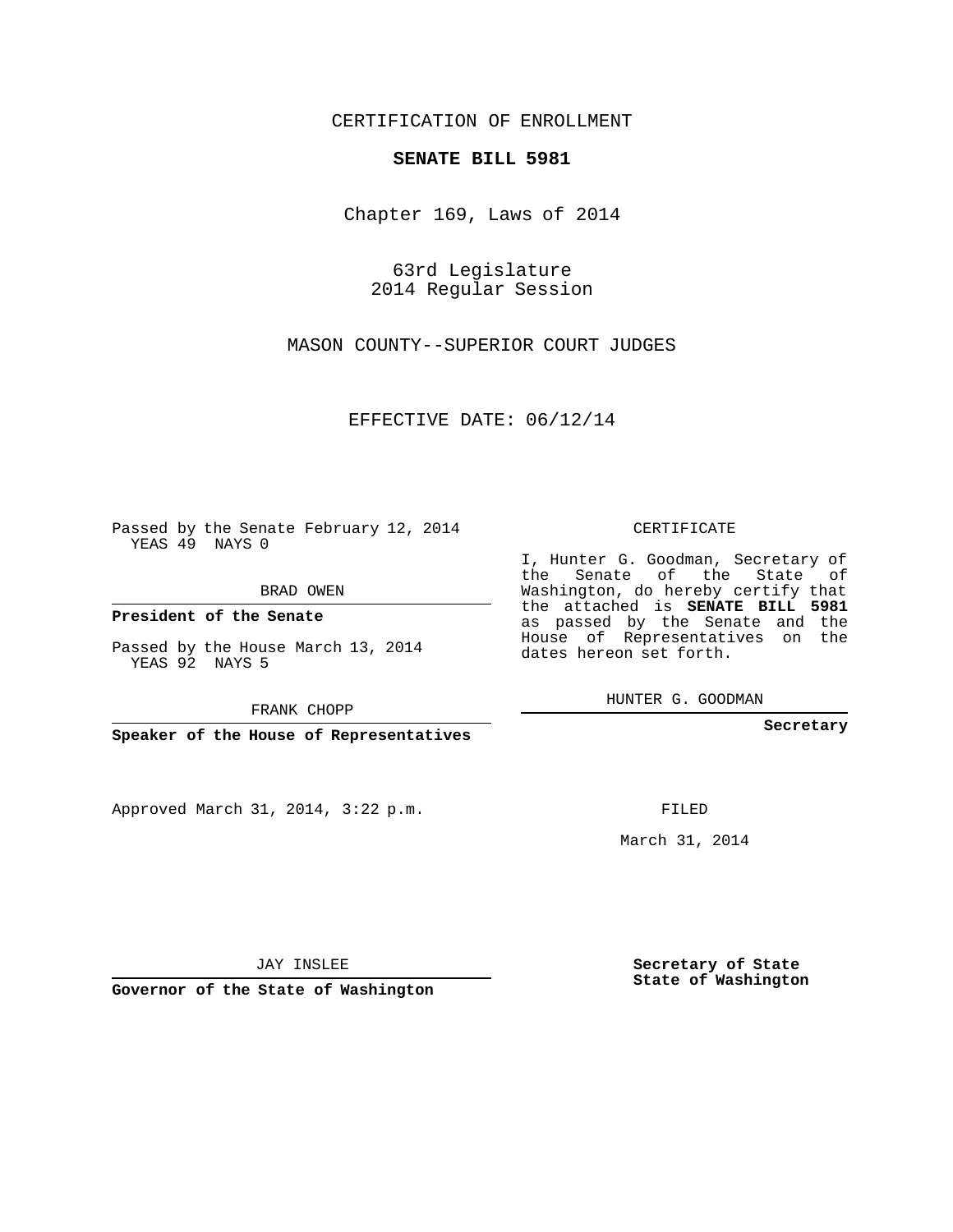## **SENATE BILL 5981** \_\_\_\_\_\_\_\_\_\_\_\_\_\_\_\_\_\_\_\_\_\_\_\_\_\_\_\_\_\_\_\_\_\_\_\_\_\_\_\_\_\_\_\_\_

\_\_\_\_\_\_\_\_\_\_\_\_\_\_\_\_\_\_\_\_\_\_\_\_\_\_\_\_\_\_\_\_\_\_\_\_\_\_\_\_\_\_\_\_\_

Passed Legislature - 2014 Regular Session

## **State of Washington 63rd Legislature 2014 Regular Session**

**By** Senators Sheldon, Kline, Hewitt, and Dammeier; by request of Board For Judicial Administration

Read first time 01/13/14. Referred to Committee on Law & Justice.

 AN ACT Relating to increasing the number of superior court judges in Mason county; amending RCW 2.08.065; and creating a new section.

BE IT ENACTED BY THE LEGISLATURE OF THE STATE OF WASHINGTON:

 **Sec. 1.** RCW 2.08.065 and 2007 c 95 s 1 are each amended to read as follows:

 There shall be in the county of Grant, three judges of the superior court; in the county of Okanogan, two judges of the superior court; in 8 the county of Mason,  $((\text{two}))$  three judges of the superior court; in the county of Thurston, eight judges of the superior court; in the counties of Pacific and Wahkiakum jointly, one judge of the superior court; in the counties of Ferry, Pend Oreille, and Stevens jointly, two judges of the superior court; in the county of San Juan, one judge of the superior court; and in the county of Island, two judges of the superior court.

 NEW SECTION. **Sec. 2.** The additional judicial position created by section 1 of this act in Mason county becomes effective only if the county, through its duly constituted legislative authority, documents